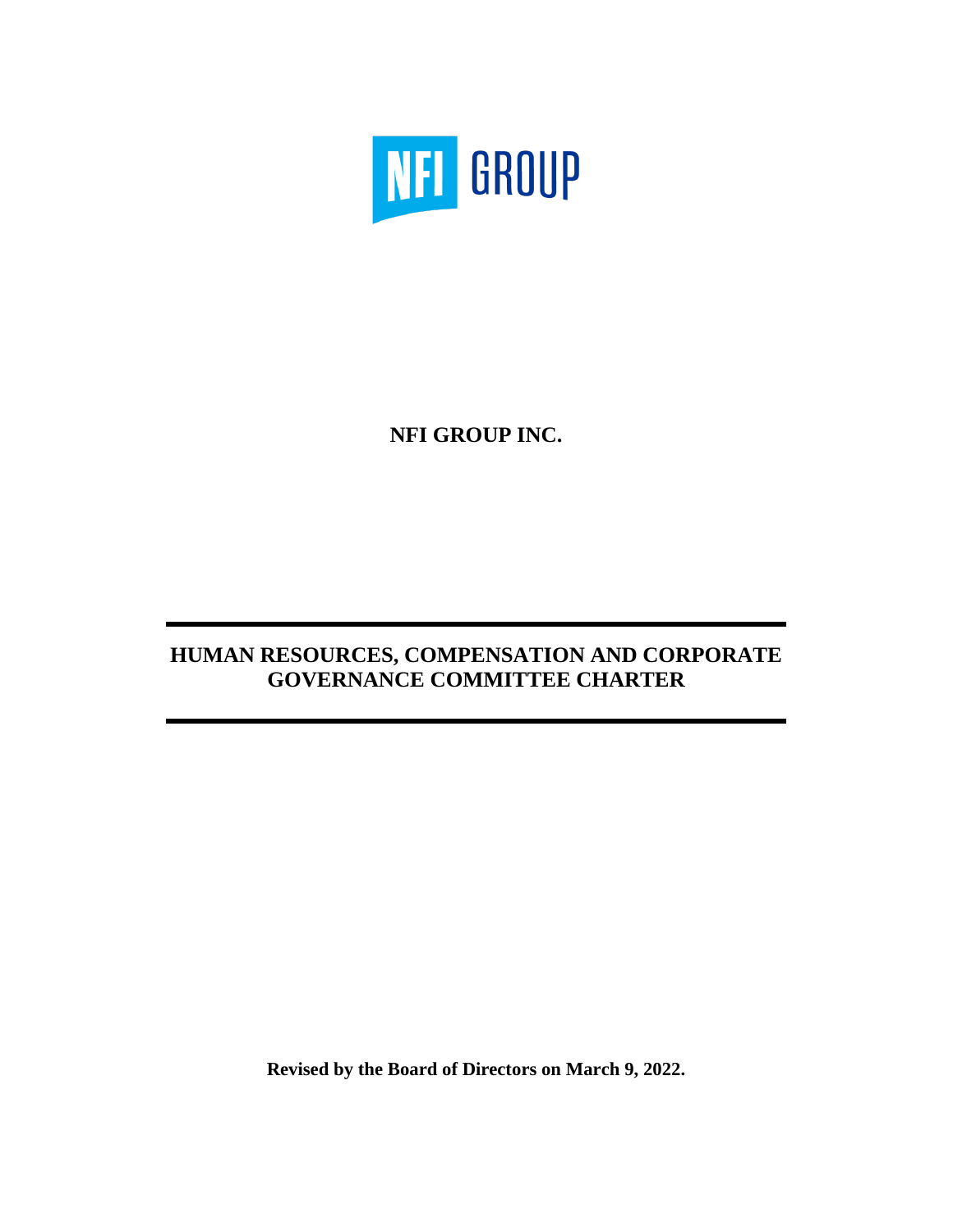#### **NFI GROUP INC.**

### **HUMAN RESOURCES, COMPENSATION AND CORPORATE GOVERNANCE COMMITTEE CHARTER**

In this document, the "Board" refers to the board of directors of NFI Group Inc. (the "Issuer).

For the purpose of this Charter, the term "independent" shall have the meaning given to it in Multilateral Instrument 52-110 - *Audit Committees*, as adopted by the Ontario Securities Commission, or other applicable securities regulations from time to time.

#### **1. RESPONSIBILITY**

The Human Resources, Compensation and Corporate Governance Committee (the "Committee") is responsible for:

- establishing director qualifications;
- identifying candidates for membership on the Board;
- recruiting directors for Board committees and filling vacancies;
- assisting in educating directors and assessing their performance on an ongoing basis;
- performing assessments of the Board, board committees and individual directors;
- making recommendations to the Board on compensation to be paid to directors, members and chairpersons of Board committees;
- overseeing compensation risk, talent management risk and succession risk;
- reviewing and approving employment agreements for the members of the Issuer's executive leadership team (the "ELT");
- administering the Issuer's long-term incentive plan ("LTIP") and making recommendations to the Board with respect to other incentive compensation plans and equity-based plans and approving all awards under such plans;
- reviewing and approving all other benefit plans and other perquisites granted to the members of the ELT;
- reviewing and approving corporate goals and objectives relevant to Chief Executive Officer ("CEO") compensation, evaluating the CEO's performance in light of those corporate goals and objectives, and making recommendations to the Board with respect to the CEO's compensation level based on this evaluation;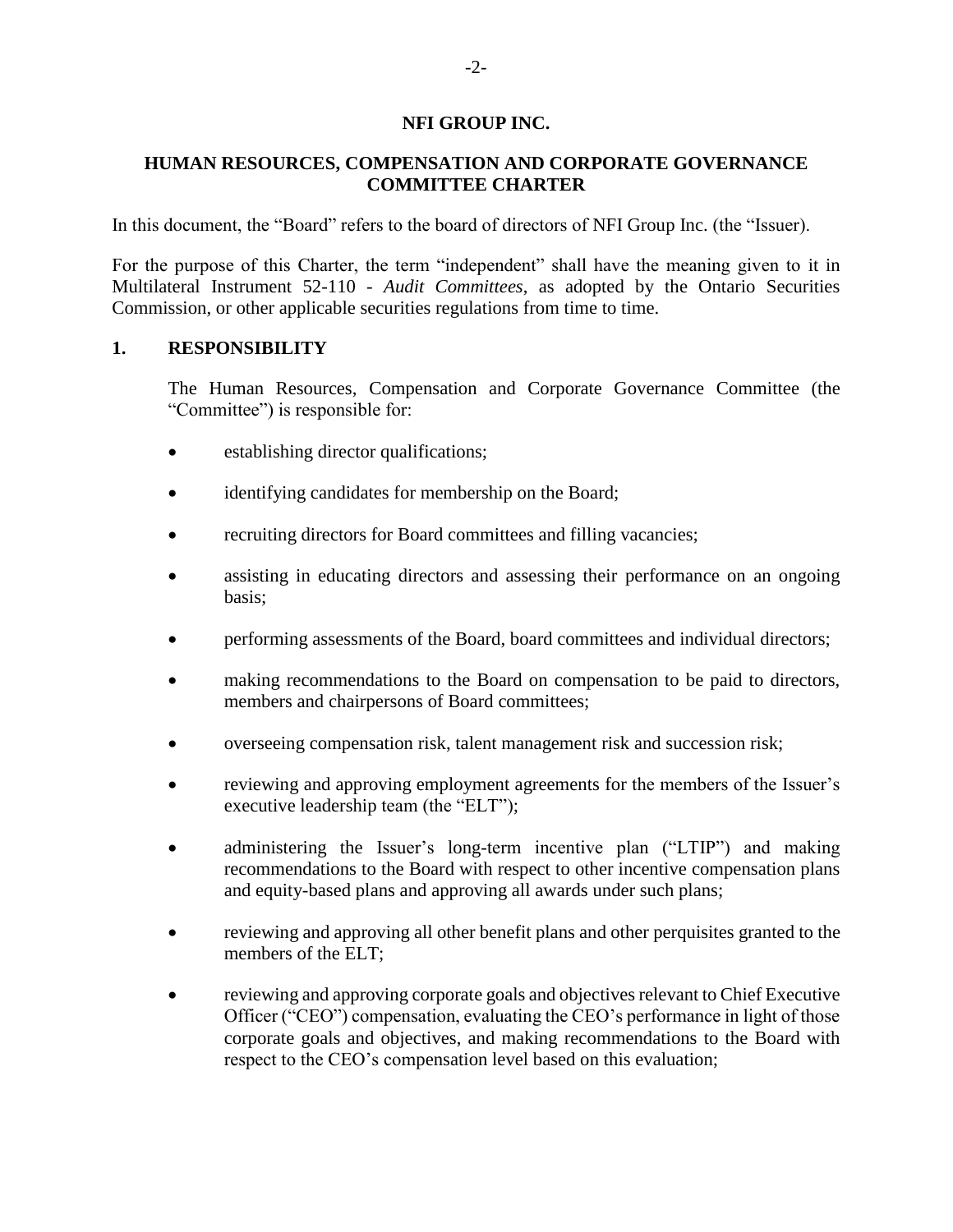- reviewing and recommending to the Board for approval the compensation of the members of the ELT;
- reviewing executive compensation disclosure before the Issuer publicly discloses this information;
- reviewing and approving the succession process and plan for the ELT. The selection of the successor to the CEO shall be reviewed and recommended to the Board for approval;
- overseeing the programs, policies and practices relating to the Issuer's human capital management across its operations;
- reviewing and approving the employee training and development process;
- reviewing processes to improve employee employment satisfaction and monitor results of employee satisfaction surveys and metrics;
- reviewing and recommending to the Board the guidelines and practices relating to environmental and employee health and safety matters; monitoring the Issuer's (i) performance against the guidelines and practices and (ii) compliance trends; and alerting the audit committee to material environmental matters consistent with its risk management and financial reporting oversight responsibilities;
- reviewing and recommending to the Board the guidelines and practices related to corporate social responsibility matters, including shaping the Issuer's approach to environmental, social and governance ("ESG") matters and overseeing the Issuer's ESG initiatives, impacts, risks and reporting;
- shaping the Issuer's approach to corporate governance and recommending to the Board corporate governance principles to be followed by the Issuer and its subsidiaries;
- reviewing and approving related party transactions and potential conflict of interest situations that are not otherwise dealt with pursuant to securities law rules;
- overseeing the operation of the Issuer's Code of Business Conduct and Ethics (the "Code") and approving any waivers for officers or directors;
- performing the additional duties set out in this Charter or otherwise delegated to the Committee by the Board.

# **2. MEMBERS**

The Board must appoint a minimum of three directors, all of whom will be independent of the Issuer, to be members of the Committee. The members of the Committee shall be selected by the Board in compliance with the requirements of the by-laws of the Issuer.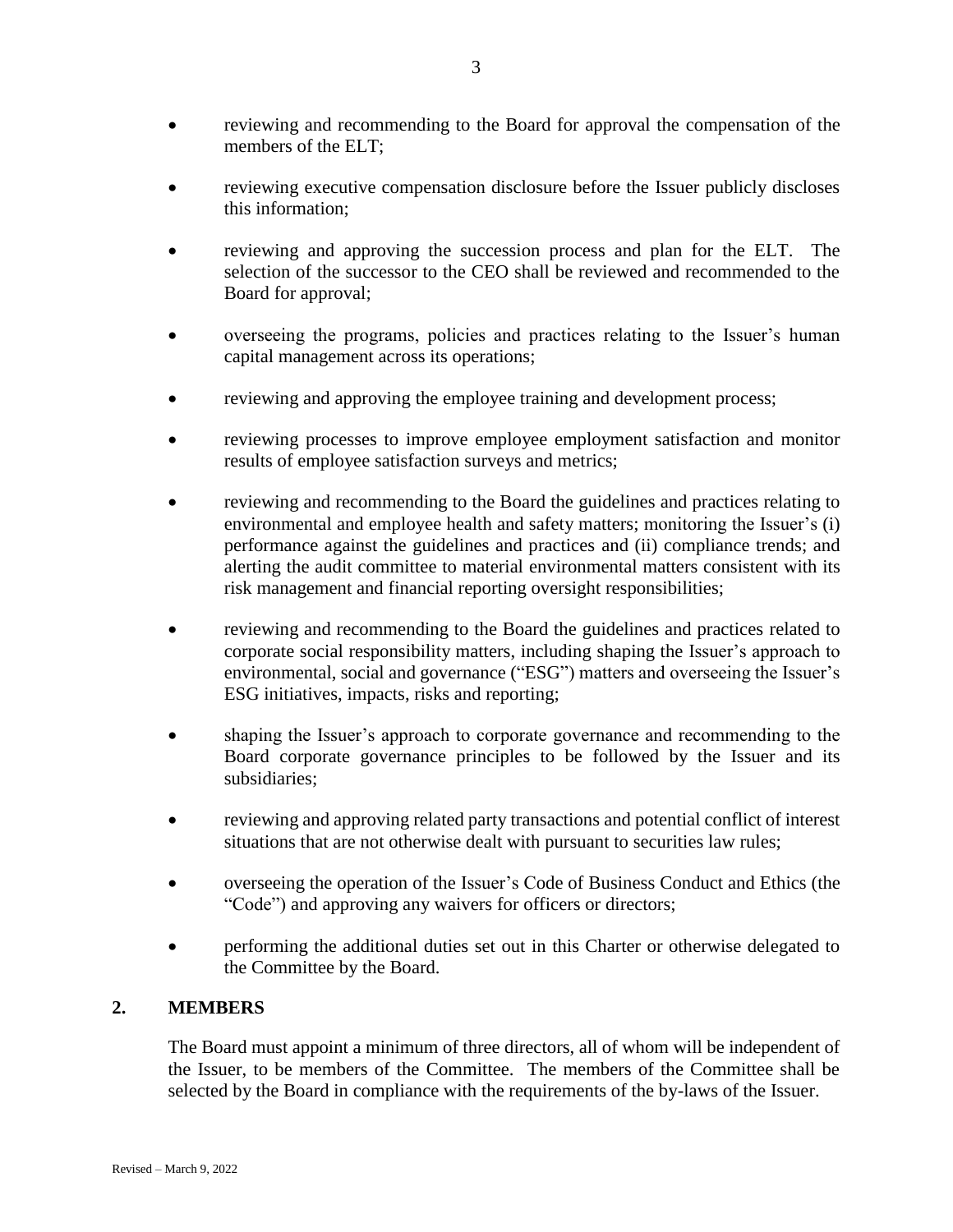### **3. CHAIRPERSON**

The Committee shall appoint one member to be chairperson (the "Committee Chair"). If, in any year, the Committee Chair is not appointed, the incumbent Committee Chair shall continue in office until a successor is appointed.

### **4. TENURE**

Each member shall hold office until his or her term as a member of the Committee expires or is terminated.

### **5. REMOVAL AND VACANCIES**

Any member may be removed and replaced at any time by the Board. The Board shall fill vacancies in the Committee by appointment from among the members of the Board. If a vacancy exists on the Committee, the remaining members shall exercise all its powers so long as a quorum remains in office.

#### **6. DUTIES**

The Committee will have the duties set out below as well as any other duties that are specifically delegated to the Committee by the Board.

#### **(a) Establish Director Qualifications**

The Committee shall from time to time establish the qualification standards for directors relating to, among other things, the competencies, skills and personal qualities that should be sought in candidates for Board membership.

#### **(b) Identify Candidates and Nominate Directors**

The Committee shall develop and recommend to the Board from time to time a list of candidates for Board membership with a view to maintaining or enhancing the independence and quality of nominees. In developing a list of candidates, the Committee shall identify the skills and competencies that should be possessed by the Board, assess the skills and competencies possessed by existing directors, and consider the skills and competencies of each candidate. The Committee will also consider criteria that promote diversity, including gender, age, ethnicity and geographic and indigenous background, as set forth in the Board of Directors Diversity Policy. The Committee should also determine if each candidate would be an independent director.

The Committee Chair, with the assistance of the chairperson of the Board (the "Board Chair") and one or more other directors appointed by the Board, should approach candidates for Board membership, with or without the CEO of the Issuer, to:

• explore the candidates' interest in joining the Board and seek their consent to act as a director; and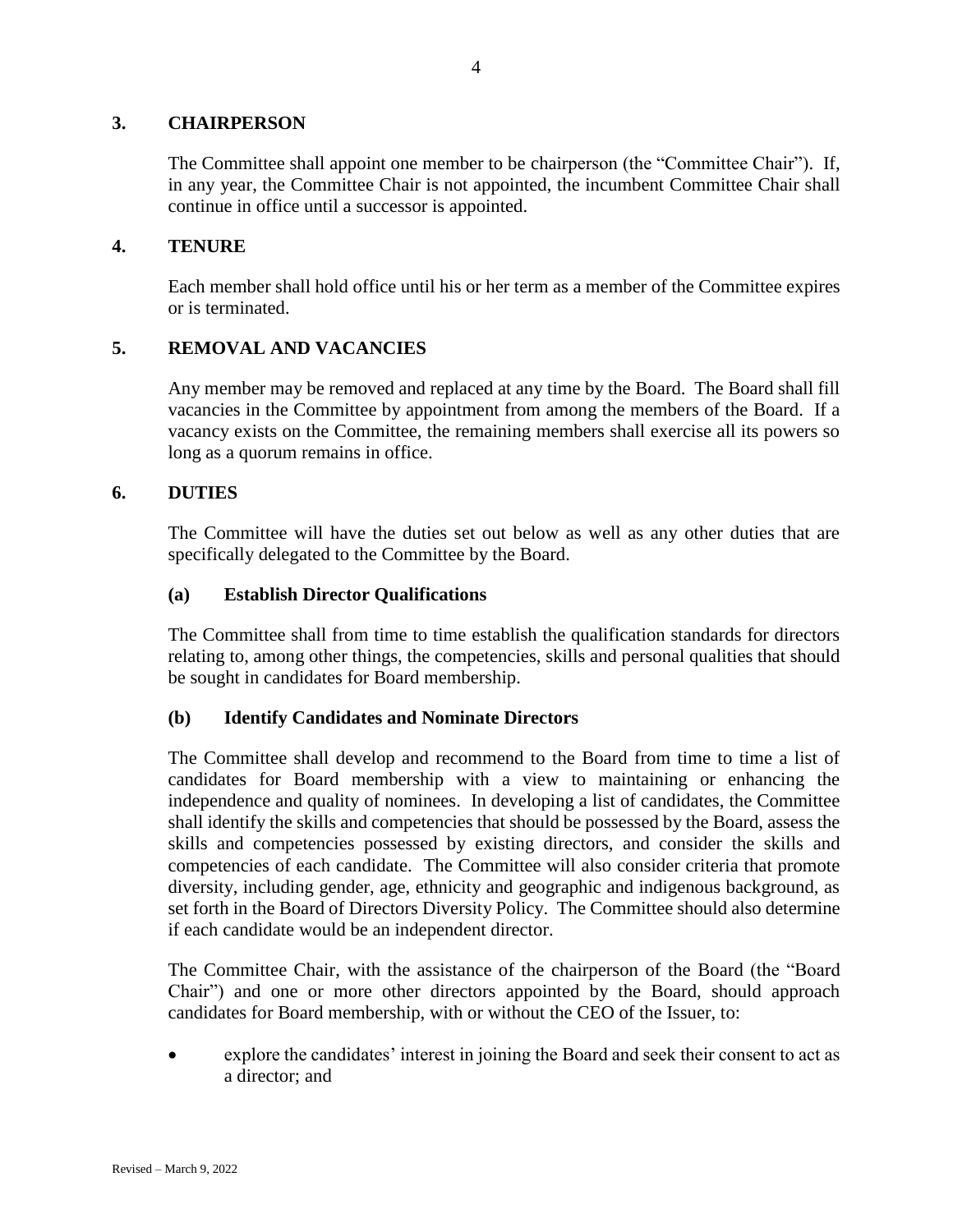• confirm that interested candidates understand the role of a director and the contribution a director is expected to make, including the commitment of time and energy that the Issuer expects of its directors.

### **(c) Recruit Directors for Board Committees and Filling Vacancies**

The Committee will recommend to the Board those directors the Committee considers qualified for appointment to the audit committee of the Issuer (the "Audit Committee") and this Committee, and those directors considered qualified for any other committees of the Board or the boards of the Issuer's subsidiaries. Where a vacancy occurs at any time in the membership of any such committee, the Committee will recommend to the Board a director to fill such vacancy.

### **(d) Orientation and Continuing Education of Directors**

The Committee Chair, with the assistance of the CEO, shall develop an orientation and continuing education program for all directors of the Issuer and its subsidiaries. This program will be articulated in a separate director orientation and continuing education policy that will be reviewed by the Committee on an annual basis.

The Committee should take steps to satisfy itself that:

- new directors are given a proper orientation to both the Issuer and its subsidiaries and their responsibilities and duties as directors;
- the Issuer is responsive to any requests from its directors or directors of its subsidiaries for continuing education opportunities; and
- opportunities are made available to directors to increase and improve their knowledge and understanding of governance, business and industry matters and issues.

### **(e) Performance Assessment of the Board, Board Committees and Individual Directors**

The Committee will review on an annual basis the effectiveness of the Board and all committees of the Board, other than this Committee. The effectiveness of this Committee will be reviewed by the Board.

The Committee will evaluate directors on an ongoing basis to assess their suitability for reelection.

### **(f) Compensation of Board Members**

This Committee shall review, and recommend to the Board, the compensation to be paid to directors, members and chairpersons of Board committees.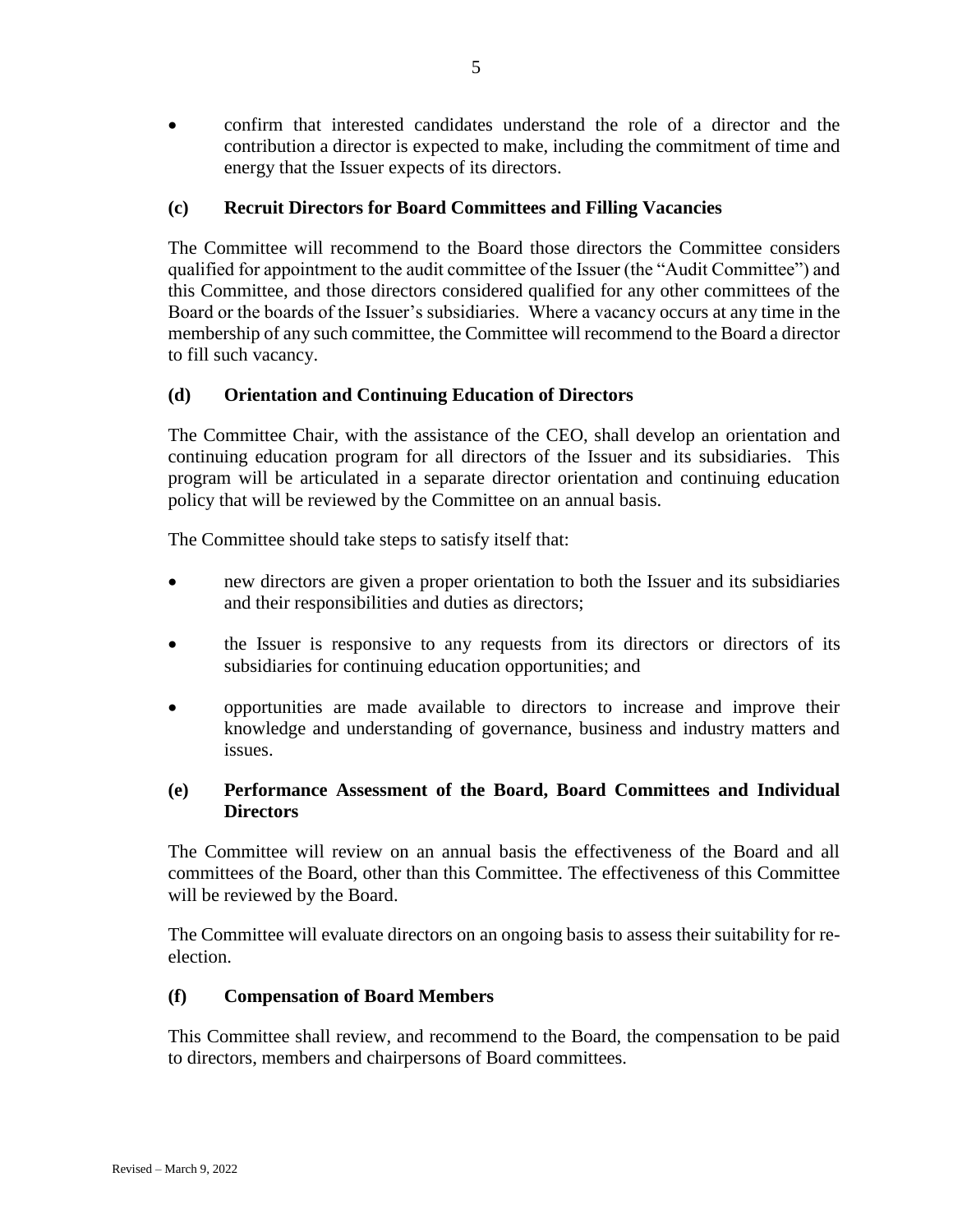### **(g) Board Succession Plan**

The Committee is responsible for reviewing, as required, a Board succession plan.

#### **(h) Employment Agreements**

The Committee shall review and approve the employment agreements entered into between the Issuer and any subsidiaries and the ELT.

#### **(i) Incentive Compensation Plans and Equity-Based Plans**

The Committee shall:

- administer the LTIP:
- make recommendations to the Board with respect to adoption and amendment of the ELT incentive compensation plans and equity-based plans;
- make recommendations to the Board with respect to any employment inducement option awards or equity-compensation plans; and
- make recommendations to the Board with respect to all ELT incentive bonus plans and all awards under such plans.

As part of this process, the Committee will review incentive compensation plans and equity-based plans to assess whether they provide an appropriate balance of risk and reward relative to the Issuer's overall business and operational strategy and objectives, without encouraging the ELT to take unnecessary or excessive risks.

#### **(j) Benefit Plans and Perquisites**

The Committee shall review and approve all benefit plans, other than incentive compensation plans and equity-based plans dealt with under subparagraph (a) above, designed primarily for the ELT and any other perquisites granted to the members of the ELT.

### **(k) Assessment and Compensation of the Chief Executive Officer**

The Committee shall:

- together with the CEO, review the position description for the CEO which sets out the CEO's authority and responsibilities;
- review and approve the corporate goals and objectives that are relevant to the CEO's compensation; and
- evaluate the CEO's performance in meeting his or her goals and objectives set out in this section.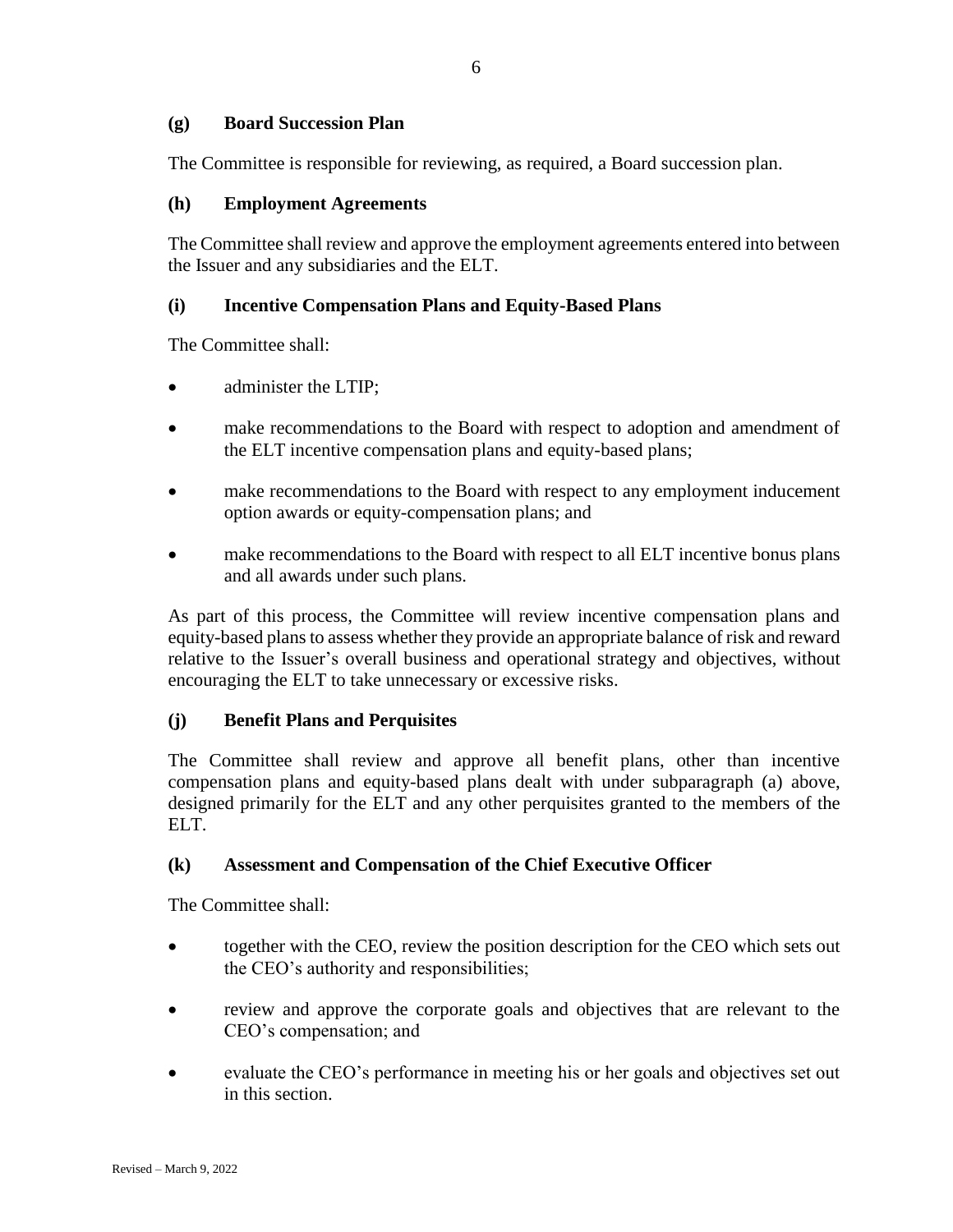When determining the long-term incentive component of the CEO's compensation to recommend to the Board for approval, the Committee shall consider the Issuer's performance and relative securityholder return and the contribution of the CEO to longterm, sustainable shareholder value, including effective risk management, the value of similar incentive awards granted to the chief executive officers of comparable organizations and the awards given to the CEO in prior years.

# **(l) Compensation of Members of the ELT**

The Committee shall, after obtaining the recommendation of the CEO, review and recommend to the Board for approval the compensation of the members of the ELT. The Committee should assess such compensation in light of scope of responsibility of the role, corporate and individual performance, the executive's skills and experience and the compensation paid to senior executives in comparable organizations.

# **(m) Executive Compensation Disclosure**

The Committee shall review the executive compensation disclosure in the proxy circular and in offering documents of the Issuer before their public release.

### **(n) Succession Planning**

The Committee shall review the organizational structure of the Issuer, review and approve the succession process and plan for the ELT and recommend policies and principles for the selection and performance review of the members of the ELT as well as policies regarding succession in the event of an emergency or the retirement of the CEO and for the appointment, training and monitoring of other members of the ELT. The selection process for the successor to the CEO shall be reviewed and recommended to the Board for approval.

# **(o) Human Capital Management**

The Committee shall review and monitor the Issuer's human capital management programs, policies and practices, including those related to corporate culture, recruitment, engagement, retention, incentive, advancement and development. The Committee shall review and discuss with the ELT the Issuer's practices for supporting diversity and inclusion in the workplace as well as promoting a positive working culture across the organization.

# **(p) Employee Training and Development Process**

The Committee shall review and approve the Issuer's employee training and development process.

# **(q) Employee Employment Satisfaction**

The Committee shall review the processes and metrics developed and implemented by the Issuer for measuring and tracking employee employment satisfaction and shall monitor the results of such metrics.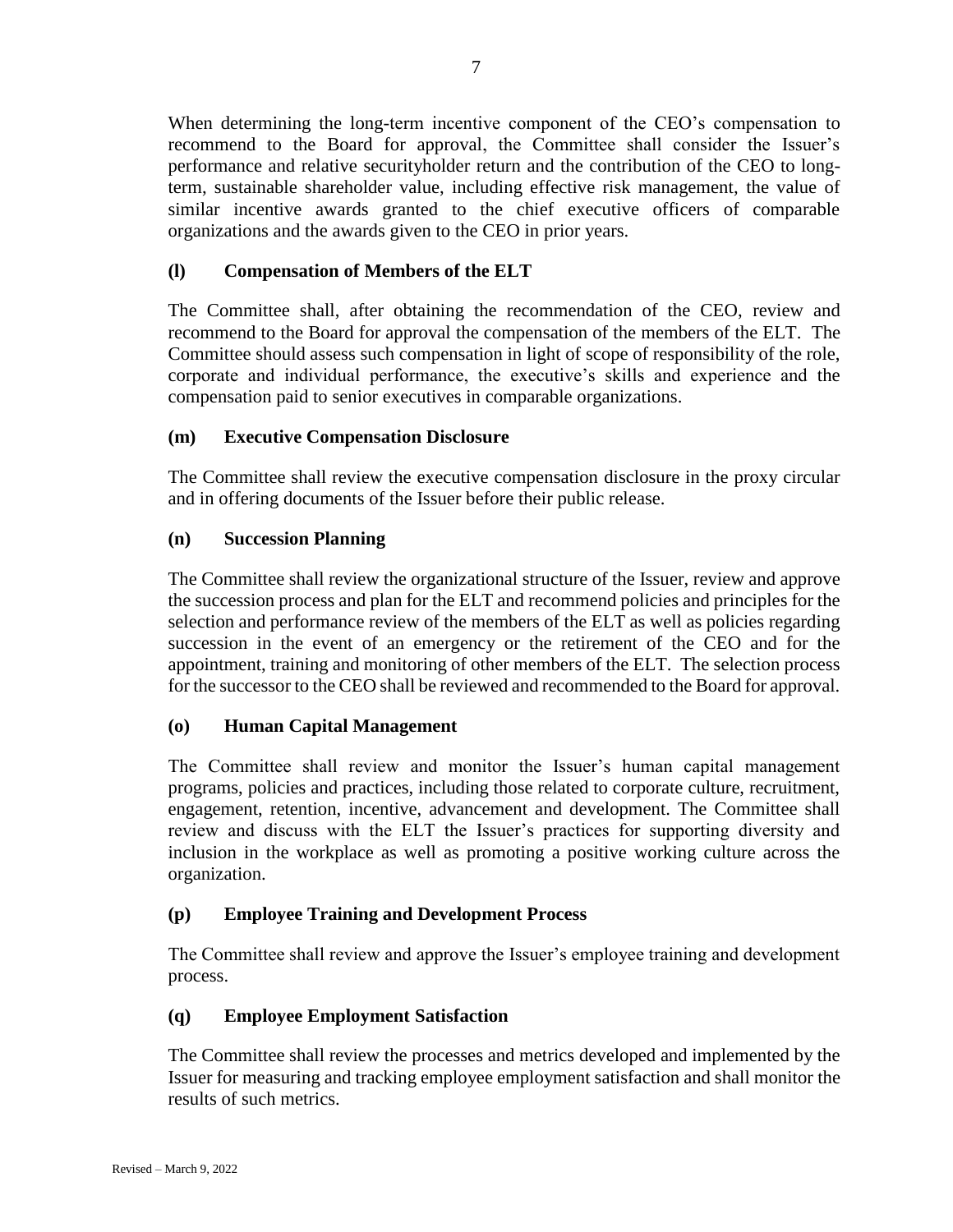### **(r) Environmental and Employee Health and Safety Matters**

The Committee shall review and recommend to the Board for approval, as recommended by management, the significant environmental and employee health and safety guidelines and practices of the Issuer; monitor the Issuer's (i) performance against the guidelines, practices, procedures and metrics and (ii) compliance trends; and alert the audit committee to material environmental matters consistent with its risk management and financial reporting oversight responsibilities. The Committee's review shall include the following:

- the guidelines and practices relating to environmental protection, including the prevention of pollution and mitigation of climate change and conserving natural resources and energy required for the Issuer's operations;
- the employee health, safety and workplace hazards guidelines and practices to be followed in the conduct of operations, and which are directed to prevent any injury to employees, and to minimize any adverse employee safety impacts;
- the practices relating to the documentation and reporting of environmental and employee health and safety regulatory approvals, compliance and incidents;
- the practices relating to emergency response planning and procedures with respect to environmental and employee health, safety and workplace hazards matters;
- the status and assessment reports from management regarding significant environmental matters and employee health, safety and workplace hazards policies and the applicable legal and regulatory standards; and
- the environmental and employee health and safety audits, as well as the development of environmental and employee health and safety auditing processes.

### **(s) Corporate Social Responsibility Matters**

The Committee has the authority and responsibility to review the Issuer's approach to corporate social responsibility matters, to review programs designed to promote corporate social responsibility and corporate citizenship and to make recommendations to the Board on matters such as:

- the status and adequacy of efforts to ensure the Issuer's business is conducted to meet high standards of ethics, and social and environmental responsibility;
- the Issuer's corporate citizenship strategy and reporting;
- the development of corporate contributions and community involvement policies and programs of the Issuer; and
- shaping the Issuer's approach to ESG matters and overseeing the Issuer's ESG initiatives, impacts, risks and reporting.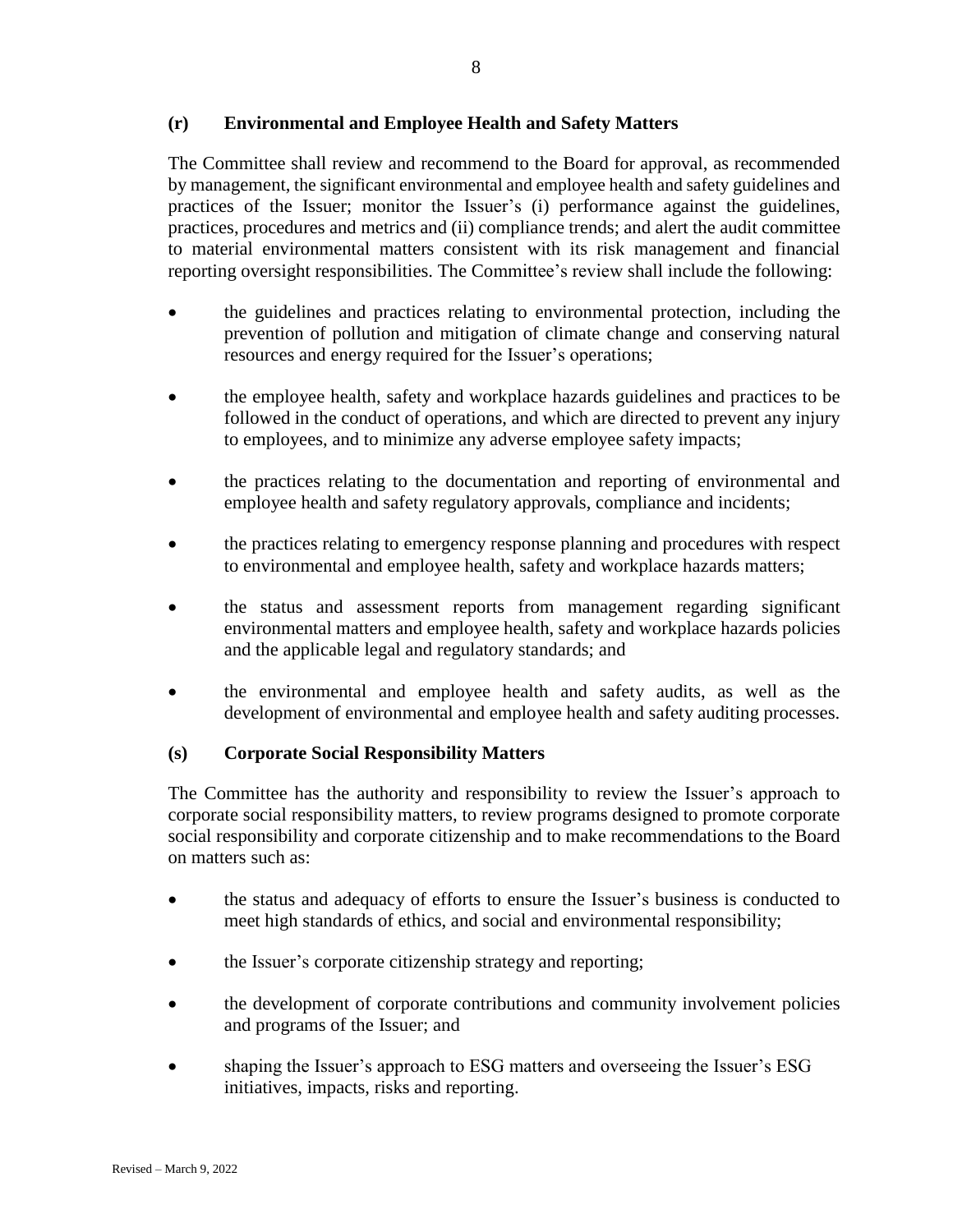### **(t) Develop Approach to Corporate Governance**

The Committee has the authority and responsibility to review the Issuer's overall approach to corporate governance and to make recommendations to the Board in this regard. Among other things, the Committee has the authority and responsibility to:

- develop or review the mandate of the Board, the charters of the Audit Committee, this Charter and any other committees of the Board and the Issuer's subsidiaries and recommend to the Board the adoption of, or amendments to, the mandate and/or charters;
- examine the size of the Board and recommend a Board size that facilitates effective decision-making;
- study and recommend the implementation of structures and procedures to ensure that the Board can function independently of management of the Issuer's subsidiaries and without conflicts of interest, including scheduling, at regular intervals, meetings of the Board without management of the Issuer present;
- monitor the relationship between officers of the Issuer's subsidiaries and the Board, and recommend a process whereby the directors will have access to, and have an effective relationship with, management of the Issuer's subsidiaries;
- be available as a forum for addressing the concerns of individual directors;
- work with the CEO and other members of management of the Issuer's subsidiaries to ensure that the Issuer and its subsidiaries, have a healthy corporate governance culture; and
- monitor developments in the area of corporate governance and undertake other initiatives that may be desirable to maintain the highest standards of corporate governance.

### **(u) Related Party Transactions and Conflicts of Interest**

The Committee shall review and approve in advance all material proposed related party transactions and potential conflict of interest situations that are not dealt with by a "special committee" of "independent directors" pursuant to securities law rules.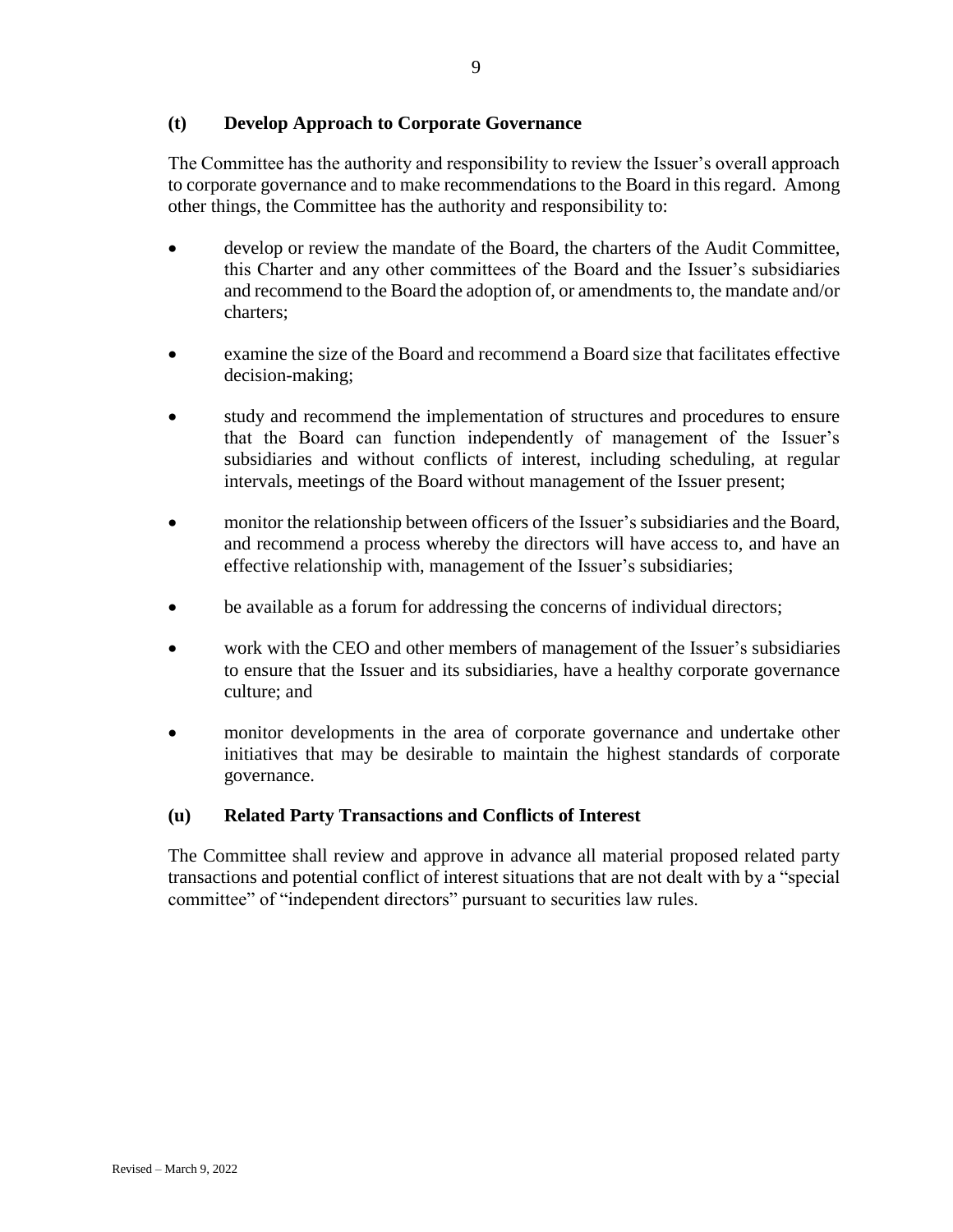### **(v) Code of Business Conduct and Ethics**

The Committee shall:

- oversee the operation of the Issuer's Code that addresses, among other things, conflicts of interest, corporate opportunities, confidentiality, fair dealing, protection and proper use of the Issuer's assets, compliance with applicable laws and the reporting of illegal or unethical behaviour, and also establish mechanisms to facilitate the effective operation of the Code and the granting of waivers of the Code;
- cause the Code to be posted on the Issuer's website; and
- approve any material waivers of the Code that are sought by directors or officers.

### **7. REPORTING**

The Committee shall report to the Board on:

- the effectiveness of the Board and all committees of the Board, other than this Committee;
- the compensation to be paid to directors of the Issuer and the members and chairpersons of Board committees;
- the review and its recommendation with respect to all ELT bonus plans;
- the review and approval of the corporate goals and objectives relevant to the CEO's compensation;
- the review and its recommendation with respect to the compensation of the members of the ELT;
- the review and its recommendation with respect to the programs, policies and procedures relating to the Issuer's human capital management;
- the review and approval of the Issuer's guidelines and practices relating to employee safety matters as described herein;
- the preparation of the "Compensation Discussion and Analysis" and "Statement of Corporate Governance Practices" sections of the Issuer's management information circular; and
- all other material matters dealt with by the Committee.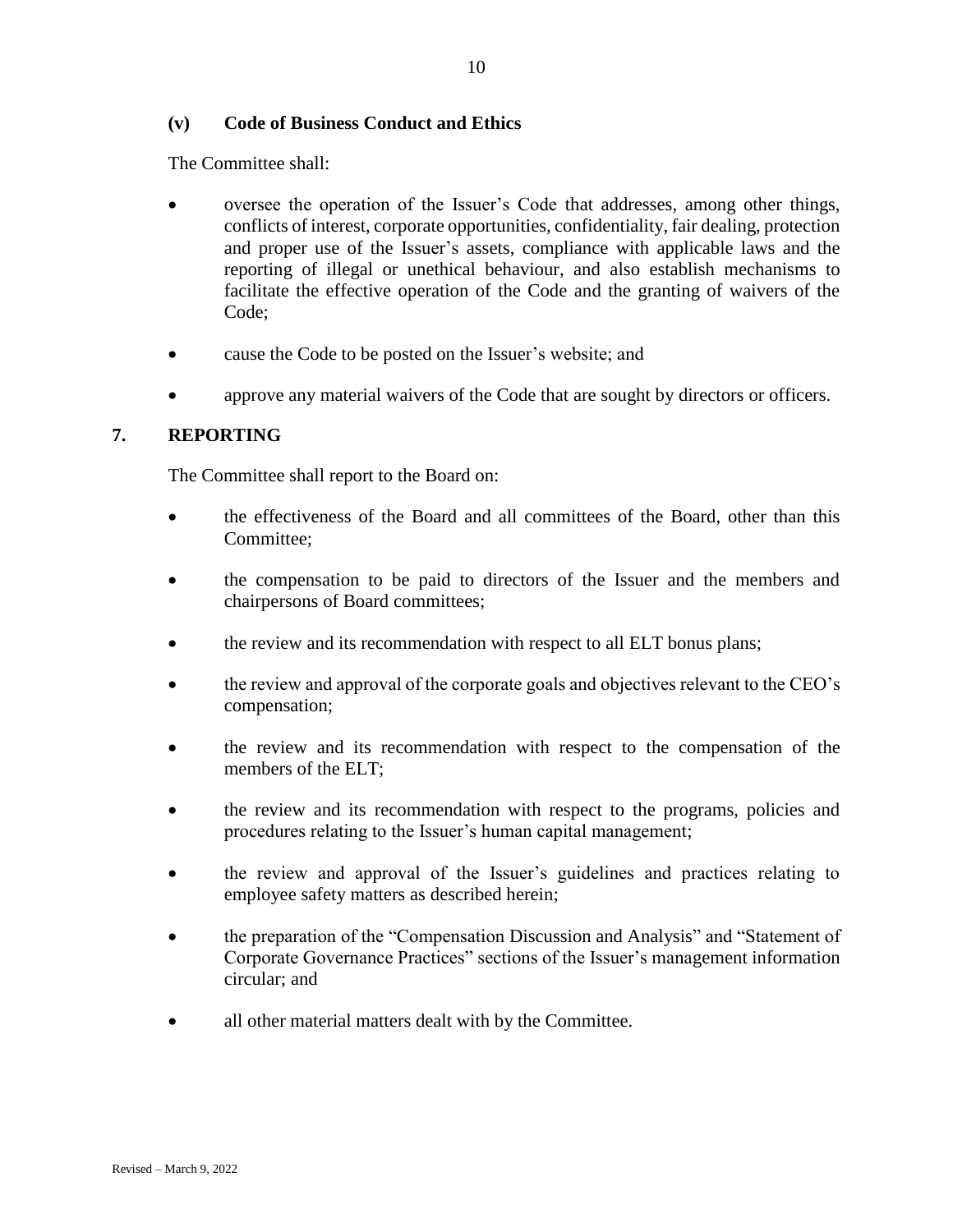### **8. REVIEW AND DISCLOSURE**

This Charter shall be reviewed by the Committee at least annually and be submitted to the Board for approval with such amendments as the Committee proposes.

This Charter may also be posted on the Issuer's website at the determination of the Committee.

### **9. FREQUENCY OF MEETINGS**

The Committee shall meet as frequently as the Committee deems appropriate to accomplish its mandate. The Committee Chair or any two members may call a meeting.

#### **10. RETENTION OF EXPERTS**

The Committee may, subject to advising the Board Chair, engage such special legal, accounting or other experts, without Board approval and at the expense of the Issuer and its subsidiaries, as the Committee considers necessary to perform its duties.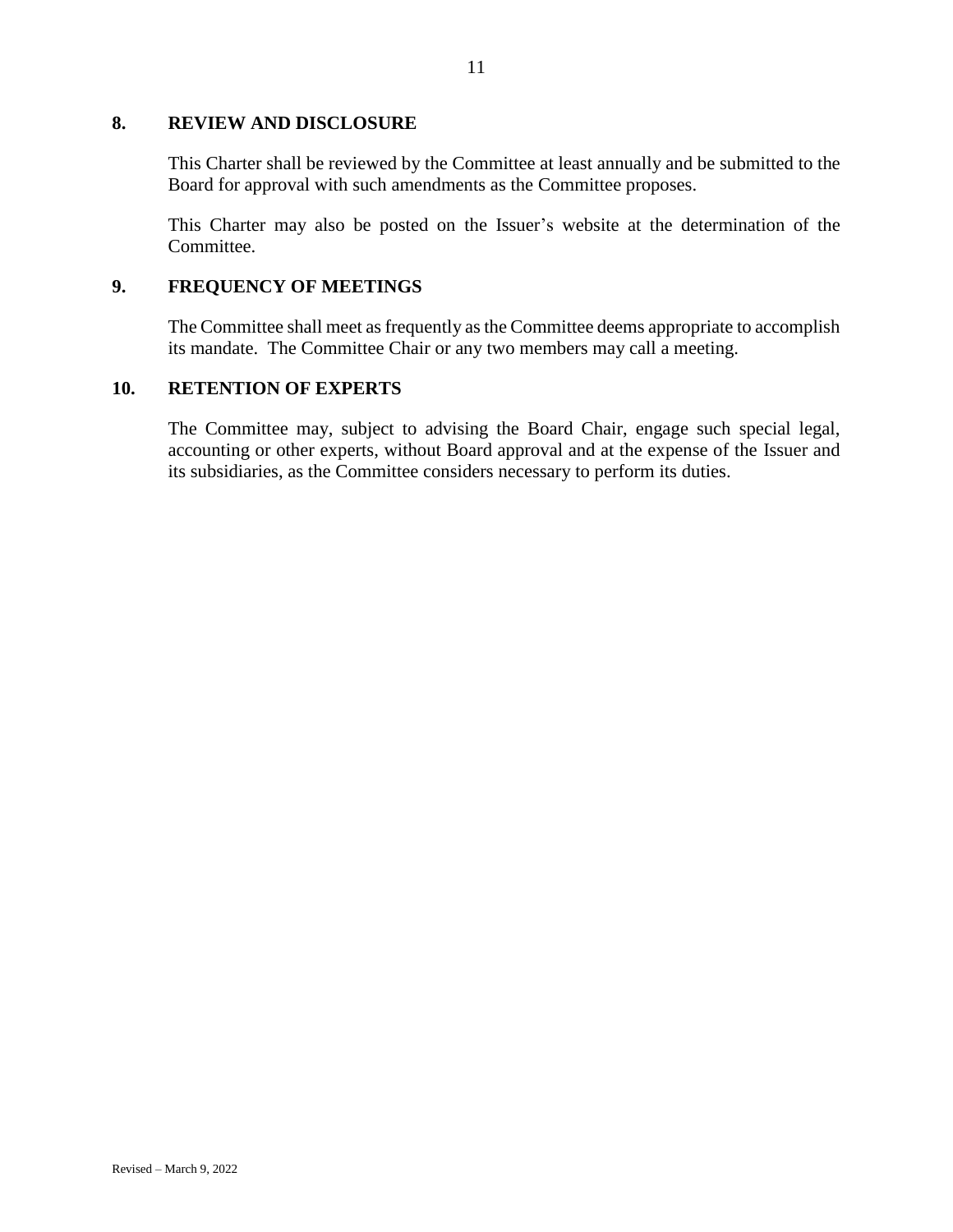### **POSITION DESCRIPTION FOR CHIEF EXECUTIVE OFFICER**

#### **NFI GROUP INC.** (the "Issuer")

#### **General**

The Chief Executive Officer of the Issuer (the "CEO") will be appointed by the board of directors of the Issuer (the "Board") and will have the competencies and skills recommended by the Human Resources, Compensation and Corporate Governance Committee of the Issuer (the "HR Committee") and determined by the Board.

The fundamental responsibility of the CEO is the general direction and management of the business and affairs of the Issuer and its subsidiaries in accordance with the strategy and objectives approved by the Board within the authority limitations delegated by the Board. The CEO provides effective leadership for the Issuer to meet its stated objectives of providing securityholders with stable and growing monthly cash distributions, while enhancing the longterm value of the Issuer's assets and maximizing the long term, sustainable value of securities of the Issuer. With the Chief Financial Officer of the Issuer (the "CFO"), the CEO sets the tone for fostering ethical and responsible decision making and appropriate management.

#### **Responsibilities**

The CEO will:

- 1. Demonstrate leadership values and integrity in all aspects of managing the Issuer and its subsidiaries in the best interests of its stakeholders.
- 2. With input from the Board, develop a multi-year strategic plan and an annual business plan.
- 3. Provide leadership and vision in setting, implementing and achieving the Issuer's and its subsidiaries' strategic objectives and distribution targets, developing and implementing sound operating and financial plans, designing an effective organizational structure, and determining annual operating budgets and resource levels for the Issuer and its subsidiaries to meet its short-term and long-term goals and objectives.
- 4. Identify business opportunities and plan and direct investigations and negotiations pertaining to capital investments, mergers, joint ventures, material acquisitions of businesses or the sale of major assets, and obtain Board approval of material transactions.
- 5. Set an operational philosophy that is performance driven and customer focused, while providing leadership to management in support of the Issuer's commitment to its Code of Business Conduct and Ethics.
- 6. At the discretion of the securityholders and the Board, serve on the Board of the Issuer.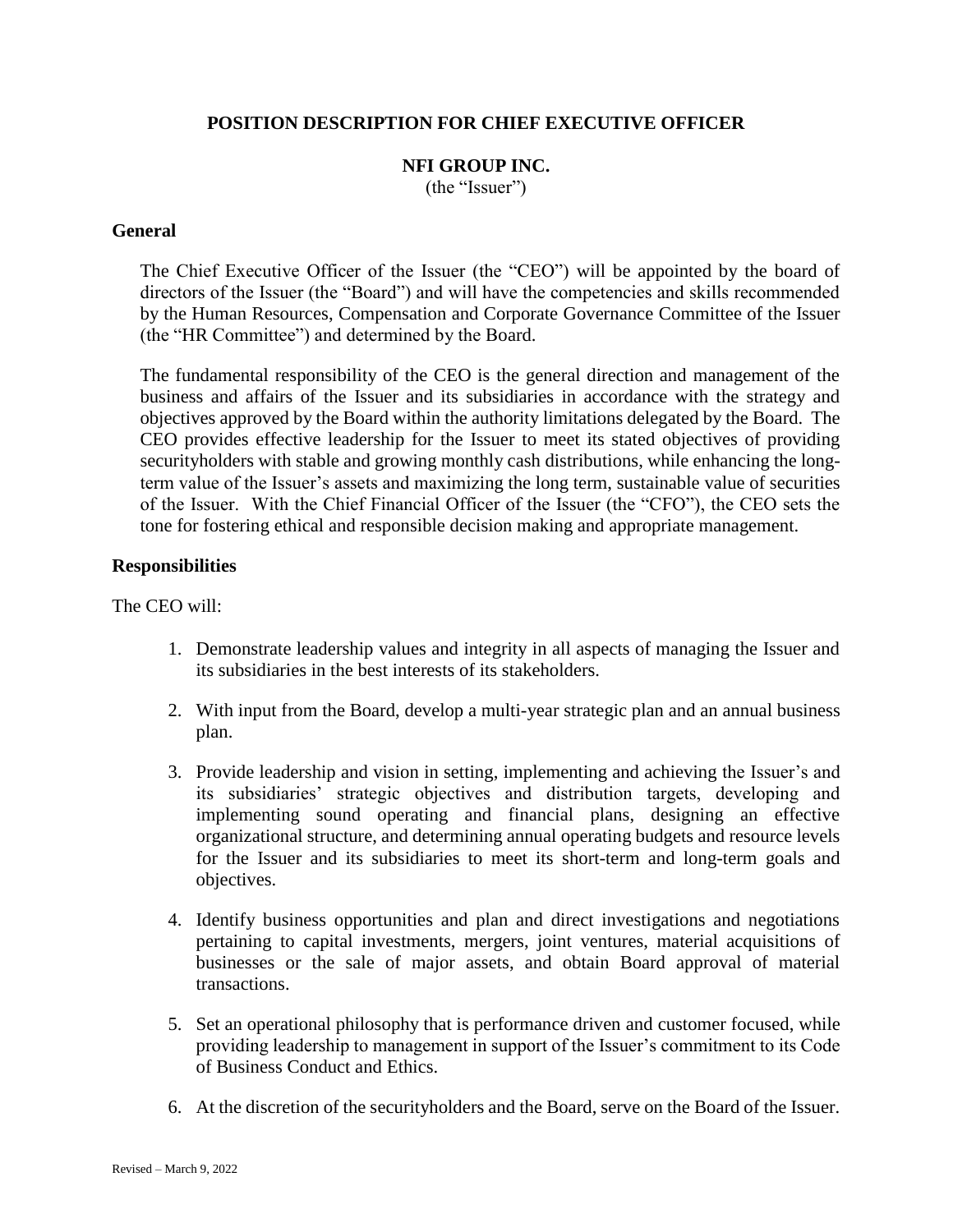- 7. Communicate in a timely, candid and comprehensive fashion with the audit committee of the Issuer (the "Audit Committee"), the HR Committee and the Board on the progress of the Issuer towards the achievement of its strategic objectives and business plan.
- 8. Meet regularly with the chairperson of the Board (the "Board Chair") and other Board members to ensure that the Board members are being provided with necessary information and resources to fulfill their responsibilities and statutory obligations.
- 9. On an ongoing basis, work with the Board Chair to develop schedules and agendas of meetings of the Board and its Committees and verify that all items requiring Board and/or Committee approval are appropriately tabled.
- 10. Serve as chief spokesperson and liaison for the Issuer, including effectively managing relations with the Issuer's external stakeholders, such as securityholders, the Issuer's employees, customers, suppliers, the investment community, the media, governments and the public generally.
- 11. Oversee the direction of the Issuer's tax management and planning.
- 12. With the CFO and under the supervision of the Audit Committee:
	- establish and maintain the Issuer's disclosure controls and procedures through appropriate policies and procedures, including the Issuer's Disclosure and Insider Trading Policy;
	- identify all significant risks to the Issuer's business and ensure that procedures are established to mitigate the impact of the risks in the best interest of stakeholders;
	- ensure the accuracy, completeness, integrity and appropriate disclosure of the Issuer's financial statements and other financial information through appropriate policies and procedures; and
	- ensure that the Issuer has complied with all regulatory requirements for the Issuer's financial information, reporting, disclosure requirements and internal controls over financial reporting.
- 13. Provide general supervision and management of the day-to-day business affairs of the Issuer and its subsidiaries within the guidelines established by the Board, consistent with decisions requiring prior approval of the Board and the Board's expectations of management.
- 14. With the CFO, direct and monitor the activities and resources of the Issuer, consistent with the strategic direction, financial limits and operating and financial objectives approved by the Board.